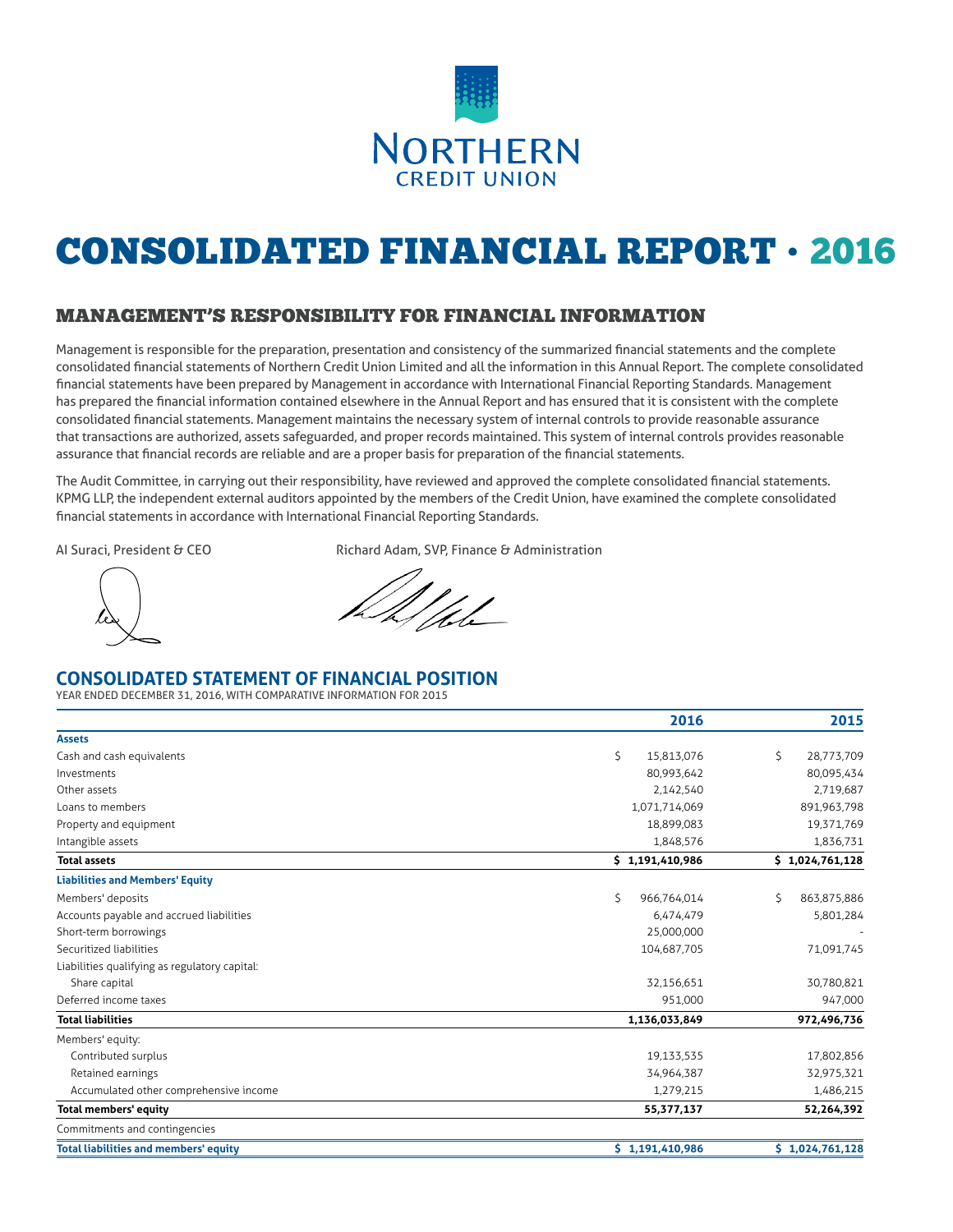

## **STATEMENT OF INCOME**

YEAR ENDED DECEMBER 31, 2016, WITH COMPARATIVE INFORMATION FOR 2015

|                                 | 2016             | 2015             |
|---------------------------------|------------------|------------------|
| Revenue:                        |                  |                  |
| Interest                        |                  |                  |
| - residential mortgage loans    | \$<br>20,325,403 | \$<br>17,495,672 |
| - personal loans                | 11,161,573       | 8,804,072        |
| – commercial loans              | 10,530,289       | 8,245,485        |
| Investment income               | 844,815          | 992,038          |
|                                 | 42,862,080       | 35,537,267       |
| Cost of financing:              |                  |                  |
| Interest                        |                  |                  |
| - demand deposits               | 1,616,668        | 1,209,311        |
| - term deposits                 | 4,546,867        | 3,470,935        |
| - registered savings plans      | 4,299,391        | 3,514,532        |
| Distribution to members         | 834,784          | 873,140          |
| Interest on external borrowings | 1,929,126        | 1,358,633        |
|                                 | 13,226,836       | 10,426,551       |
| Net interest income             | 29,635,244       | 25,110,716       |
| Net impairment loss on loans    | 1,542,094        | 964,323          |
| Net interest income after       |                  |                  |
| provision for impaired loans    | 28,093,150       | 24,146,393       |
| Non-interest revenue            | 11,052,899       | 8,929,396        |
|                                 | 39,146,049       | 33,075,789       |
| Operating expenses:             |                  |                  |
| Salaries, wages and benefits    | 18,012,827       | 15,239,251       |
| Board, delegate and committee   | 623,531          | 546,251          |
| Data processing and clearing    | 1,191,850        | 1,310,333        |
| General and administration      | 10,830,850       | 8,467,555        |
| Insurance                       | 911,929          | 778,334          |
| Occupancy                       | 2,761,670        | 2,570,965        |
| Depreciation and amortization   | 2,518,536        | 2,230,024        |
|                                 | 36,851,193       | 31,142,713       |
| Operating income                | 2,294,856        | 1,933,076        |
| Unrealized gains (losses):      |                  |                  |
| Unrealized losses on            |                  |                  |
| interest rate swaps             | (26, 015)        | (107,010)        |
| Unrealized gains on investments | 44,544           | 110,444          |
| Income before income taxes      | 2,313,385        | 1,936,510        |
| Income taxes:                   |                  |                  |
| Current                         | 330,319          | 495,887          |
| Deferred (recovery)             | (6,000)          | (234, 400)       |
|                                 | 324,319          | 261,487          |
| Net income                      | \$<br>1,989,066  | \$<br>1,675,023  |

# **STATEMENT OF COMPREHENSIVE INCOME**

YEAR ENDED DECEMBER 31, 2016, WITH COMPARATIVE INFORMATION FOR 2015

|   | 2016      |   | 2015      |
|---|-----------|---|-----------|
| Ŝ | 1.989.066 | S | 1,675,023 |
|   |           |   |           |
|   | (207,000) |   | 1,094,500 |
|   | 1.782.066 |   | 2.769.523 |
|   |           |   |           |

## **STATEMENT OF CHANGES IN MEMBERS' EQUITY**

YEAR ENDED DECEMBER 31, 2016, WITH COMPARATIVE INFORMATION FOR 2015

|                                      |    | 2016       |    | 2015         |
|--------------------------------------|----|------------|----|--------------|
| Contributed surplus:                 |    |            |    |              |
| Balance, beginning of year           | S. | 17,802,856 | S. | 8,892,785    |
| Acquisition of Espanola &            |    |            |    |              |
| District Credit Union Limited        |    | 1,330,679  |    |              |
| Acquisition of Saugeen               |    |            |    |              |
| Community Credit Union Limited       |    |            |    | 8,910,071    |
| Balance, end of year                 |    | 19,133,535 |    | 17,802,856   |
| Retained earnings:                   |    |            |    |              |
| Balance, beginning of year           |    | 32,975,321 |    | 31,300,298   |
| Net income                           |    | 1,989,066  |    | 1,675,023    |
| Balance, end of year                 |    | 34,964,387 |    | 32,975,321   |
| Accumulated other                    |    |            |    |              |
| comprehensive income (loss):         |    |            |    |              |
| Representing the fair value reserve: |    |            |    |              |
| Balance, beginning of year           |    | 1,486,215  |    | 391,715      |
| Defined benefit plan actuarial       |    |            |    |              |
| (losses) gains, net of tax           |    | (207,000)  |    | 1,094,500    |
| Balance, end of year                 |    | 1,279,215  |    | 1,486,215    |
| Members' equity, end of year         | S. | 55,377,137 |    | \$52,264,392 |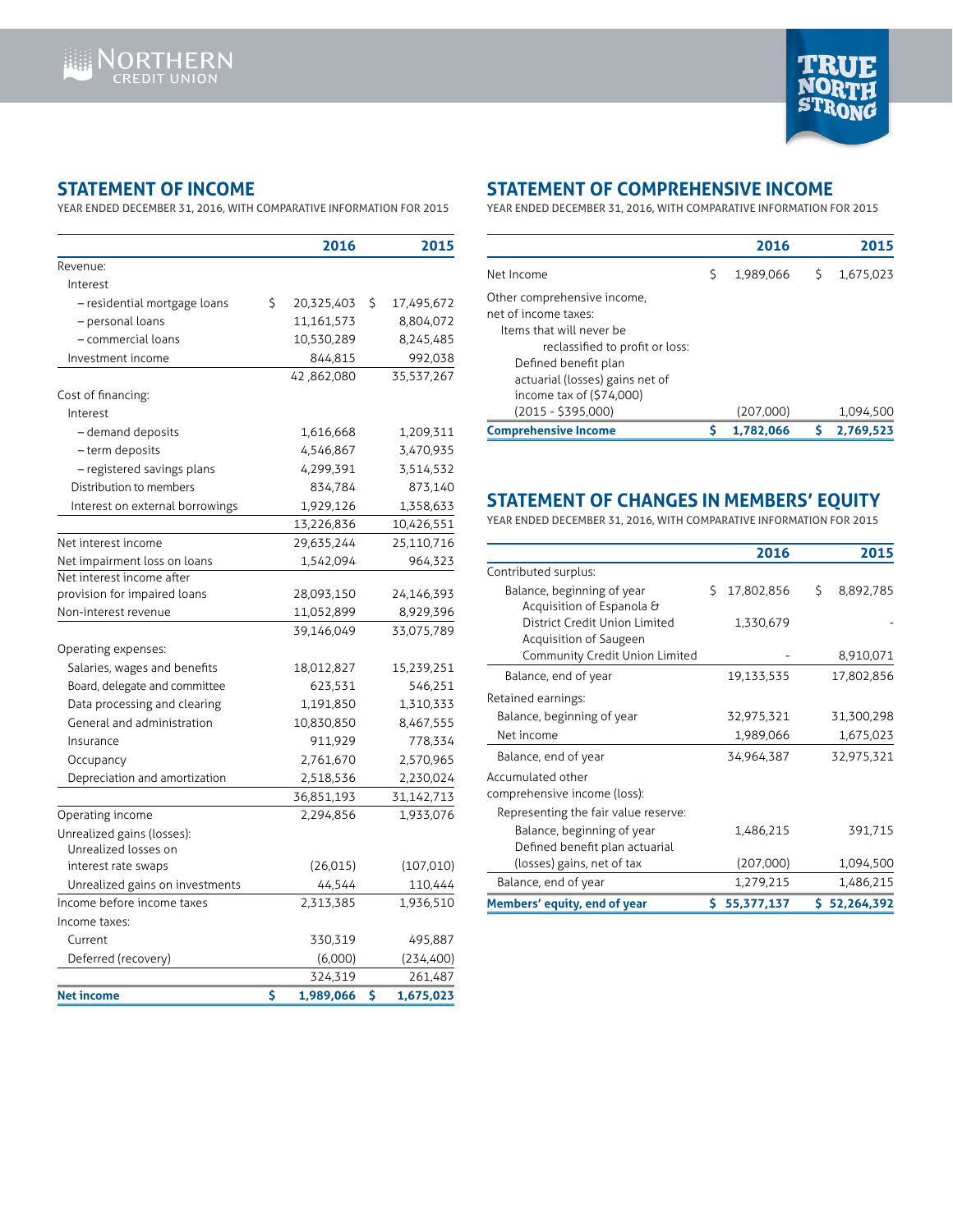



# **STATEMENT OF CASH FLOWS**

YEAR ENDED DECEMBER 31, 2016, WITH COMPARATIVE INFORMATION FOR 2015

|                                                                             | 2016             | 2015              |
|-----------------------------------------------------------------------------|------------------|-------------------|
| <b>Cash flows from operating activities:</b>                                |                  |                   |
| Net income                                                                  | \$<br>1,989,066  | \$<br>1,675,023   |
| Adjustments for:                                                            |                  |                   |
| Change in non-cash items:                                                   |                  |                   |
| Net interest income                                                         | (29,635,244)     | (25, 110, 716)    |
| Provision for impaired loans                                                | 1,542,094        | 964,323           |
| Provision for income tax                                                    | 324,319          | 261,487           |
| Depreciation and amortization                                               | 2,518,536        | 2,230,024         |
| Unrealized gains on investments                                             | (44, 544)        | (110, 444)        |
| Unrealized losses on interest rate swaps                                    | 26,015           | 107,010           |
| Gain on disposal of property and equipment                                  |                  | (1,500)           |
|                                                                             | (23, 279, 758)   | (19,984,793)      |
| Changes in other assets:                                                    |                  |                   |
| Changes in other assets                                                     | 494,219          | (1, 126, 450)     |
| Changes in accounts payable and accrued liabilities                         | (72, 494)        | (186, 663)        |
|                                                                             | 421,725          | (1,313,113)       |
| Changes in member activities (net):                                         |                  |                   |
| Changes in member loans                                                     | (142, 351, 139)  | (180,968,062)     |
| Changes in member deposits                                                  | 58,923,033       | 179,566,832       |
|                                                                             | (83, 428, 106)   | (1,401,230)       |
| Cash flows related to interest, dividends and income taxes:                 |                  |                   |
| Interest received on member loans                                           | 41,895,852       | 34,302,653        |
| Interest received on investments                                            | 985,252          | 1,286,725         |
| Interest paid on member deposits                                            | (10,069,882)     | (7, 122, 913)     |
| Interest paid on external borrowings                                        | (1,929,126)      | (1,358,633)       |
| Dividends paid                                                              | (834, 784)       | (873, 140)        |
| Income taxes paid                                                           | (647, 135)       | (166,700)         |
|                                                                             | 29,400,177       | 26,067,992        |
|                                                                             | (76,885,962)     | 3,368,856         |
| <b>Cash flows from financing activities:</b>                                |                  |                   |
| Issuance of membership shares                                               | 223,256          | 145,933           |
| Redemption of Class A patronage shares                                      | (48, 154)        | (56, 448)         |
| Issuance of Class B investment shares                                       | 1,200,727        | 127,394           |
| Proceeds (Repayment) of Central 1 Credit Union loan                         | 25,000,000       | (8,002,204)       |
| Proceeds from securitized loans                                             | 33,595,960       | 27,993,392        |
|                                                                             | 59,971,789       | 20,208,067        |
| <b>Cash flows from investing activities:</b>                                |                  |                   |
| Purchase of investments                                                     | (532, 792)       | (23,488,955)      |
| Additions to intangible assets                                              | (478, 113)       | (457, 862)        |
| Additions to property and equipment                                         | (1,094,116)      | (2,633,900)       |
| Disposal of property and equipment                                          | 47,714           | 2,825             |
| Net cash inflow from purchase of Espanola and District Credit Union Limited | 6,010,847        |                   |
| Net cash inflow from purchase of Saugeen Community Credit Union Limited     |                  | 9,839,978         |
|                                                                             | 3,953,540        | (16,737,914)      |
| Net (decrease) increase in cash and cash equivalents                        | (12,960,633)     | 6,839,009         |
| Cash and cash equivalents, beginning of year                                | 28,773,709       | 21,934,700        |
| Cash and cash equivalents, end of year                                      | \$<br>15,813,076 | \$.<br>28,773,709 |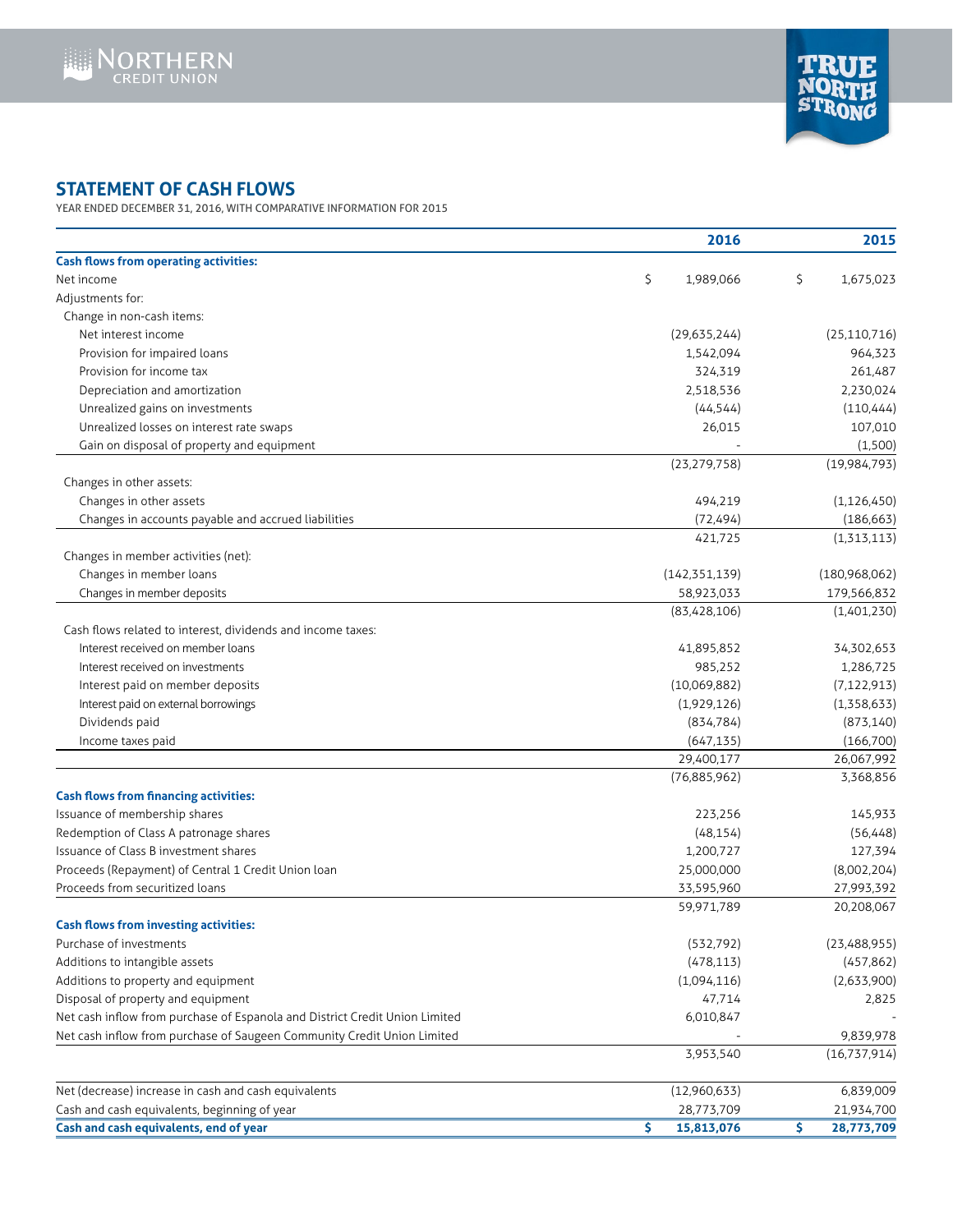



## REPORT OF THE AUDIT COMMITTEE

Northern Credit Union Limited's Audit Committee is a committee of the Board of Directors pursuant to Section 125 of the Credit Unions and Caisses Populaires Act, 1994 and Section 27 of Ontario Regulation 237/09. The committee consisting of six directors has adopted a mandate that comprises all of the duties specified to be performed by Audit Committees in the Regulations to the Act.

The Audit Committee is pleased to report to the members of Northern Credit Union that it is functioning pursuant to the requirements of the Act, and that it has fulfilled its annual mandate. The Audit Committee held five meetings during the year and completed the following significant activities:

- Served as the principal communication link between the external auditor and the Board of Directors.
- Served as the Board's liaison with the internal auditor and reviewed all its reports.
- Reviewed the terms of engagement and scope of the external audit and reviewed the Credit Union's annual financial statements prior to Board approval for issuance to the members.
- Obtained a reasonable understanding of the important elements of internal audit controls that are important to safeguarding the assets of the Credit Union, that ensure the accuracy of financial reports, and that ensure compliance with policies and procedures.
- Reviewed the activity reports for the Enterprise Risk Management (ERM) Policy and Framework.
- Reviewed and approved the internal audit mandate and work plan.
- Reviewed the policies, procedures and controls which relate to legislative compliance with a particular focus on requirements for liquidity, capital adequacy and interest rate risk management.

Based on its findings, the Audit Committee issues reports and makes recommendations to the Board of Directors or Senior Management, as appropriate, with respect to the matters outlined above, and follows up to ensure that the recommendations are considered and implemented.

The Committee received full co-operation and support from Management to enable it to play an effective role in improving the quality of financial reporting to the members and enhancing the overall control structure of Northern Credit Union.

There are no significant recommendations made by the Audit Committee that have not been either implemented or are in the process of being implemented. In addition , there are no matters the Audit Committee believes should be reported to the members, nor are there any further matters that are required to be disclosed pursuant to the Act or the Regulations thereto.

Respectfully submitted on February 15, 2017

Go Dell Medoro

**Chair of the Audit Committee:** Folgo DellaVedova **Audit Committee Members:** John Mangone, Sue Klatt, Louise Ahrens, Kevin Eccles

| <b>DIRECTOR</b>     | <b>TERM EXPIRY</b> | <b>BRANCH</b>      | <b>MEETINGS HELD*</b> | <b>MEETINGS ATTENDED</b> |
|---------------------|--------------------|--------------------|-----------------------|--------------------------|
| Louise Ahrens       | 2017               | Durham             | 22                    | 22                       |
| Tony Andreacchi     | 2018               | Thunder Bay        | 23                    | 23                       |
| LeeAnne Bell        | 2018               | Durham             | 24                    | 21                       |
| <b>Brian Cairns</b> | 2019               | Espanola           | 24                    | 24                       |
| Folgo Della Vedova  | 2017               | Sault Ste. Marie   | 21                    | 19                       |
| <b>Kevin Eccles</b> | 2019               | Durham             | 22                    | 21                       |
| John Fogarty        | 2019               | <b>Thunder Bay</b> | 23                    | 23                       |
| <b>Tim Foster</b>   | 2018               | North Bay          | 38                    | 33                       |
| Jeannie Kilgour     | 2017               | Capreol            | 22                    | 22                       |
| Keir Kitchen        | 2017               | Capreol            | 24                    | 19                       |
| Sue Klatt           | 2017               | Barry's Bay        | 22                    | 16                       |
| John Mangone        | 2019               | Sault Ste. Marie   | 21                    | 21                       |
| Ed Robb             | 2018               | Sault Ste. Marie   | 21                    | 16                       |
| Joellen Sloss       | 2019               | Espanola           | 23                    | 22                       |

\*This schedule depicts meetings held from the beginning of the Board year up to, and including, March 8, 2017.